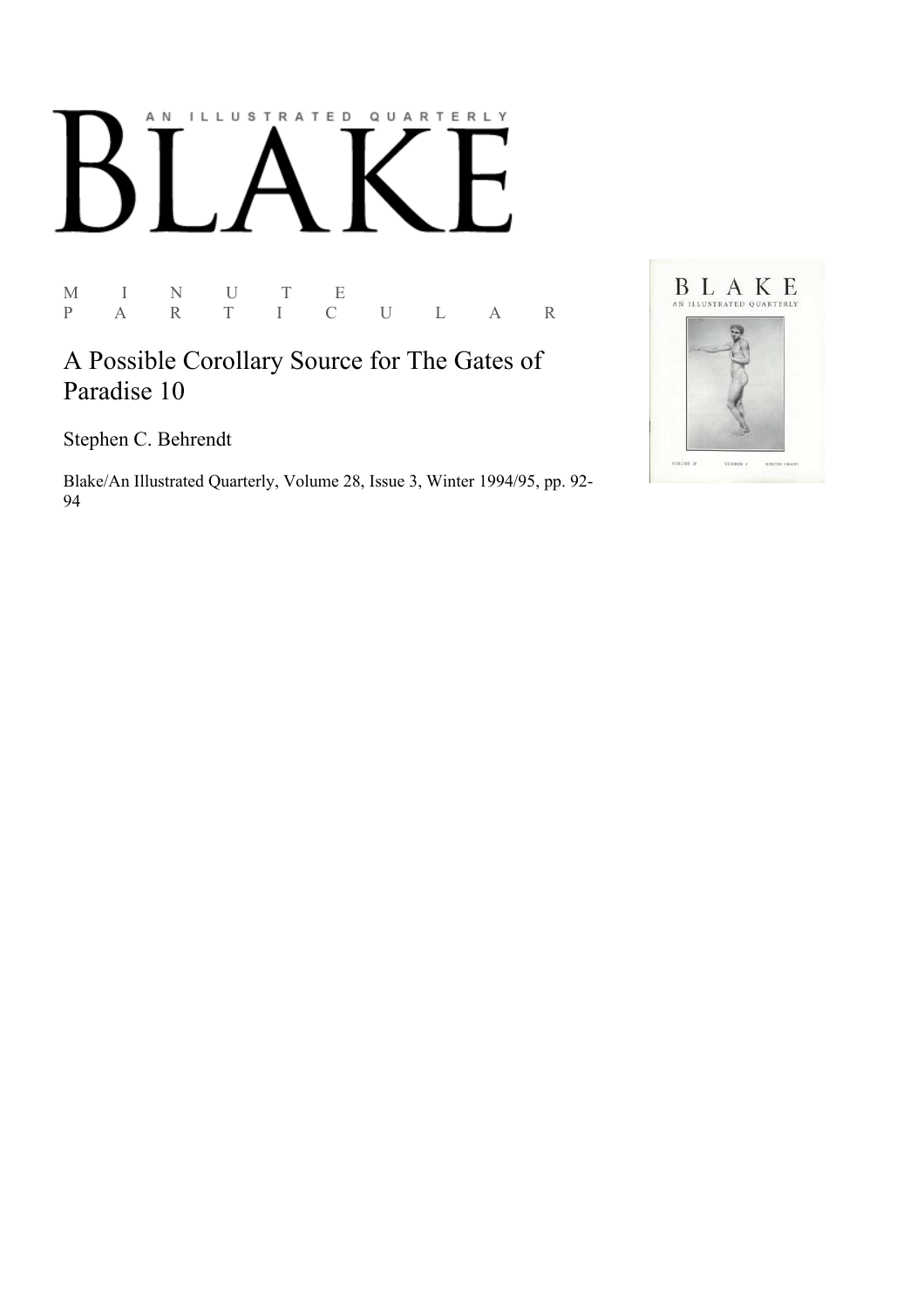# A Possible Corollary Source for *The Gates of Paradise* 10

## BY STEPHEN C. BEHRENDT

In the course of examining Gerda S. Norvig's new study, *Dark Figures in the Desired Country:* n the course of examining Gerda S. Norvig's new *Blake's Illustrations to The Pilgrim's Progress,* I was struck by the author's discussion of plate 10 of Blake's 1793 *The Gates of Paradise* ("Help! Help!"), which discussion echoes David V. Erdman's earlier argument that a strong connection exists between this plate and the preceding one ("I Want! I Want!"), and a well-known caricature print by James Gillray from the same year, *The Slough of Despond?* Norvig argues that Gillray deliberately invoked the context of *Pilgrim's Progress,* both in his explicit citation of Bunyan's title (in the title he inscribed at the bottom of the print) and in the verbal and iconographic details he included, and that Blake's subsequent engravings are therefore indebted both to Gillray and to Bunyan. While both the visual correspondences in Blake's two engravings (like the similar shapes of the land masses in the distance in the Gillray and "Help! Help!") and the verbal connections between their captions and Gillray's print (especially the recurrence of the phrase, "Help! Help!") certainly support the suggestion that Blake had Gillray's print in mind, another visual precedent may well be involved here as well.

In 1778 the American painter John Singleton Copley's remarkable painting, *Watson and the Shark,* became the sensation of that year's exhibition at the Royal Academy of Art. A contemporary critic fairly brimmed over with praise: "We heartily congratulate our Countrymen on a Genius, who bids fair to rival the great Masters of the Ancient Italian Schools."<sup>2</sup> While Blake was not formally admitted to the Royal Academy Schools until 8 October 1779,' it seems scarcely credible that he could have been unaware of the painting that had achieved such popular success in the previous year's exhibition. Moreover, Copley profited from the large

1 Gerda S. Norvig, *Dark Figures in the Desired Country: Blake's Illustrations to The Pilgrim's Progress* (Berkeley: U of California P, 1993) 61-69. See also David V. Brdman, *Blake: Prophet Against Umpire,* 3rd ed. (Princeton: Princeton UP, 1977) 203-04 and Erdman, 'William Blake's Debt to fames Gillray," *Art Quarterly* 12 (1949): 165-70.

: Quoted in William lames Williams, *A Heritage of American Paintings from the National Gallery of Art* (New York: Rutledge Press, 1981) 30.

<sup>3</sup> David Bindman, Blake as an Artist (Oxford: Phaidon, 1977) 19.



1. William Blake, *For Children: The Gates of Paradise,* plate 10. Ca. 1 3/4 x 2 1/8 inches. Library of Congress.

number of engravings made after his picture,<sup>4</sup> and it is therefore reasonable to assume that Blake likely knew the picture in both versions. The original painting (Copley painted a near-duplicate, which he never sold, and several years later a smaller, vertical version) was commissioned by Brook Watson, the Watson of the title who, appearances notwithstanding, survived the shark's attack although it cost him a leg, and who left the painting to Christ's Hospital when he died. The engraved version of Copley's picture was published in 1779, "seemingly with very good success," by Valentine Green, the successful engraver who also prepared engraved versions of other Copley paintings like the 1782 engraving after the full-length portrait of Henry Laurens that was intended as a companionpiece to a portrait of George Washington also engraved by Green.<sup>5</sup> The less well-known engraved

' Williams 30.

s Jules David Prown, *John Singleton Copley* (2 vols.; Cambridge, MA: Harvard UP, 1966) 2: 272, 293.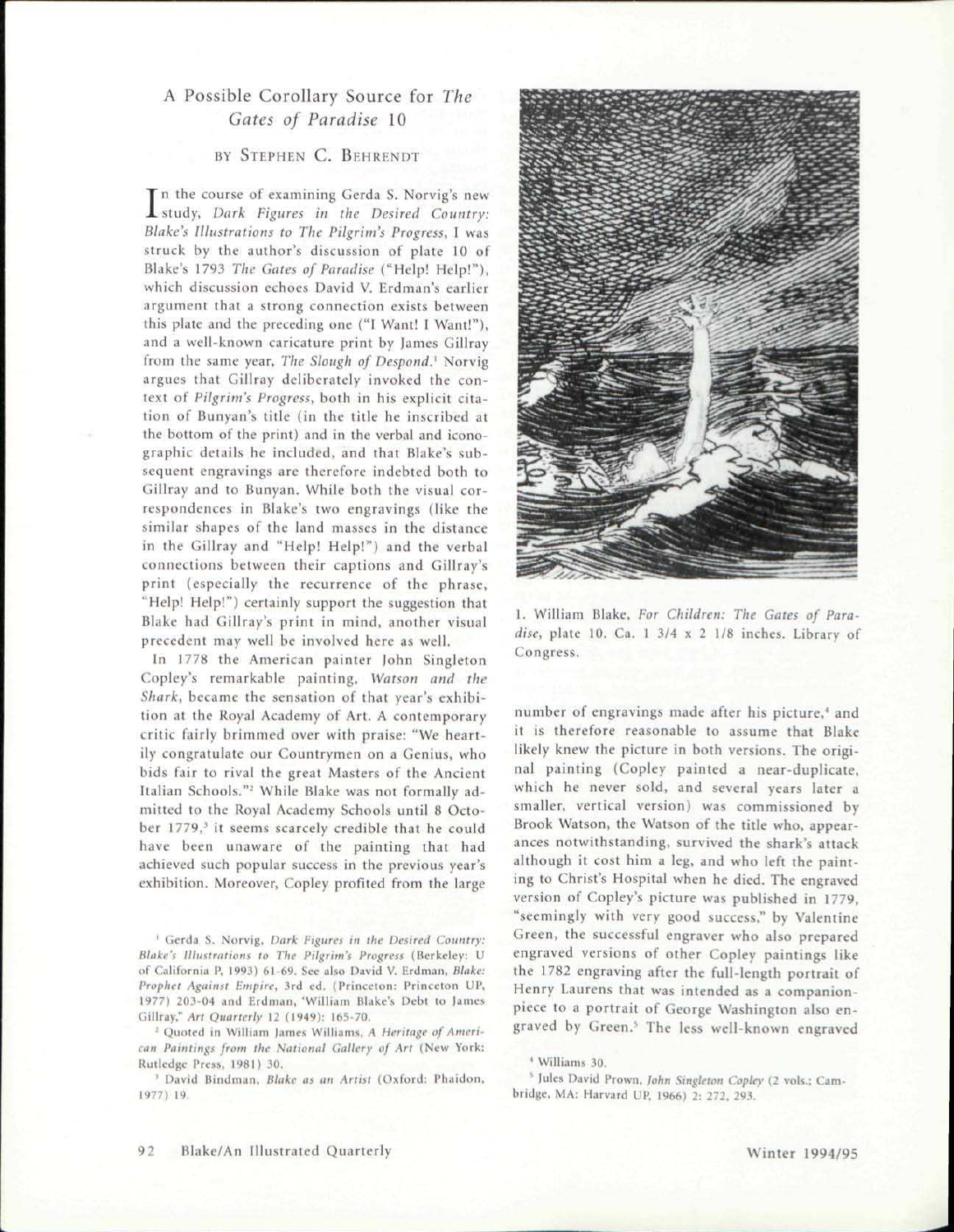

2. John Singleton Copley, *Watson and the Shark* (1778); engraving by Valentine Green (1779). Ca. 26 x 21 inches. Reproduced by permission of the Trustees of the British Museum.

version is reproduced with this present note, rather than the more familiar and frequently reproduced painted version housed in the National Gallery of Art, in Washington, D.C. That Blake was familiar with Copley's work generally became apparent again later as well, when on the first page of the Prophecy section *of America* he borrowed, for the group fleeing the flames in the left margin, from a group at the lower right corner of Copley's *Death of Major Peirson* (1784), which likewise existed in a widely-known engraved version.<sup>6</sup>

The struggling figure in Blake's "Help! Help!"

bears striking visual resemblances to Copley's figure of the endangered and seemingly helpless Brook Watson, which figure is itself borrowed from the figure of a helpless child in Raphael's last altarpiece.<sup>7</sup> The relationship of Blake's little figure to Copley's monumental one becomes even more striking when we recall that in reproductive engraving the engraver generally reverses the right-left orientation of his or her original, which in this case would produce a figure very much like that which Blake has drawn, complete with dramatically extended hand and with hair streaming out and away in the water from the figure's head. The waves in Blake's engraving are likewise much like those in Copley's painting. Norvig makes much of the curi-

<sup>\*</sup> I have discussed this connection in another context in my essay, "'This Accursed Family': Blake's *America* and the American Revolution," *The Eighteenth Century: Theory and Interpretation* 27 (1986): 26-51.

<sup>&#</sup>x27; Williams 30.